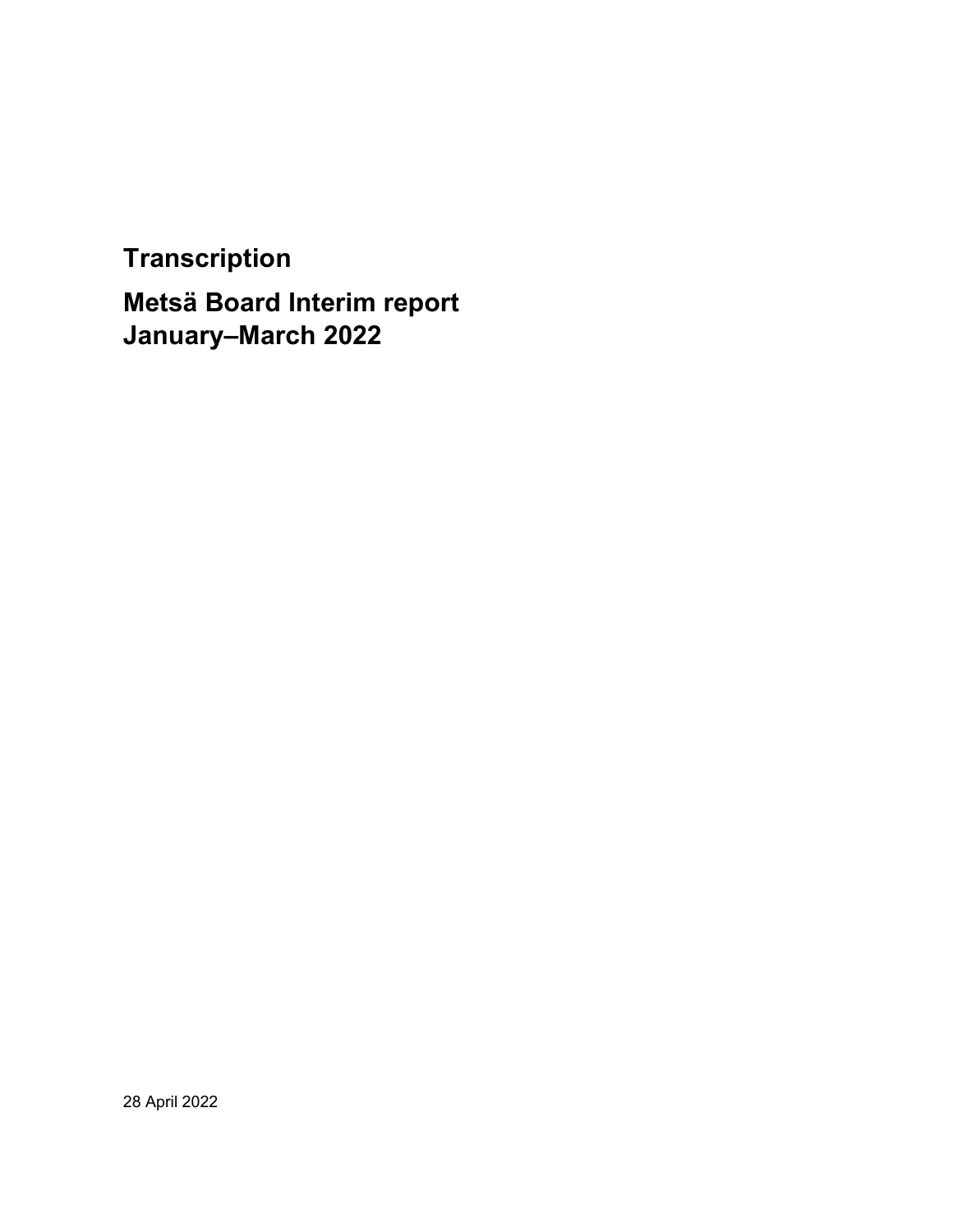# Mika Joukio

Good afternoon everyone, and welcome to the presentation of Metsä Board's 2022 first quarter results.

My name is Mika Joukio, and I'm the CEO of Metsä Board. With me here are CFO Henri Sederholm and Head of IR Kati Sundström.

My name is Mika Joukio, and I'm the CEO of Metsä Board. Together with me here I have our CFO Henri Sederholm and Head of IR Kati Sundström.

Let's begin by taking an overview of the first quarter

The strong momentum of the paperboard market continued, and our deliveries increased from the previous quarter, ending at 473,000 tonnes.

Average sales prices for our paperboards have increased for four consecutive quarters, and they were up by 20 per cent year-on-year. This was reflected in both the top line and profitability. Our quarterly sales were 582 million euros, and comparable operating result was 122 million euros. Furthermore, comparable ROCE was above 21 per cent – all record high figures again.

As always, the first quarter did not include any major maintenance shutdowns, and production volumes were at a high level. In pulp and BCTMP, we achieved new record highs – an excellent achievement, given the weakened coronavirus situation and the larger number of infections among employees. Thanks to several precautionary measures, there have been no production interruptions.

Henri will cover cost inflation in more detail, but I'd like to underline the rapidly increased logistics costs we've seen this year. This is a result of higher fuel prices and several bottlenecks in logistics around the world.

Russia's attack on Ukraine is creating uncertainty in the global economy and is also reflected in Metsä Board's business operations.

Our exposure to Russia is derived from paperboard sales, wood sourcing and the use of natural gas.

In March, we discontinued all paperboard sales to Russia, and we are now reallocating those volumes to other markets. Reallocation opportunities are not limited by demand, but rather by bottlenecks in the supply chain. In 2021, 5.6 per cent of our total sales came from Russia, consisting mainly of folding boxboard sales to multinational brand owners.

Metsä Group, responsible for our wood sourcing, has discontinued wood procurement from Russia. Sourcing now focuses on the other existing regions: Finland, Sweden and the Baltic countries.

In 2021, roughly 9 per cent of our total wood sourcing came from Russia, and was mainly birch.

And in production, three out of our eight mills use natural gas, imported from Russia. In the short term, we have explored alternatives to replace this with Liquefied Gas, Liquefied Natural Gas or oil. In the long term, and according to our sustainability targets, all the energy we are using will be fossil free by 2030. Here, the alternative energy sources could be electricity or biogas.

So, to sum up: the war in Ukraine does have impacts on us, but our opportunities to cope with it, through alternative operations, are relatively good. So far, the financial impacts have been quite small. The risks of inputs and raw material availability have certainly increased, and at least some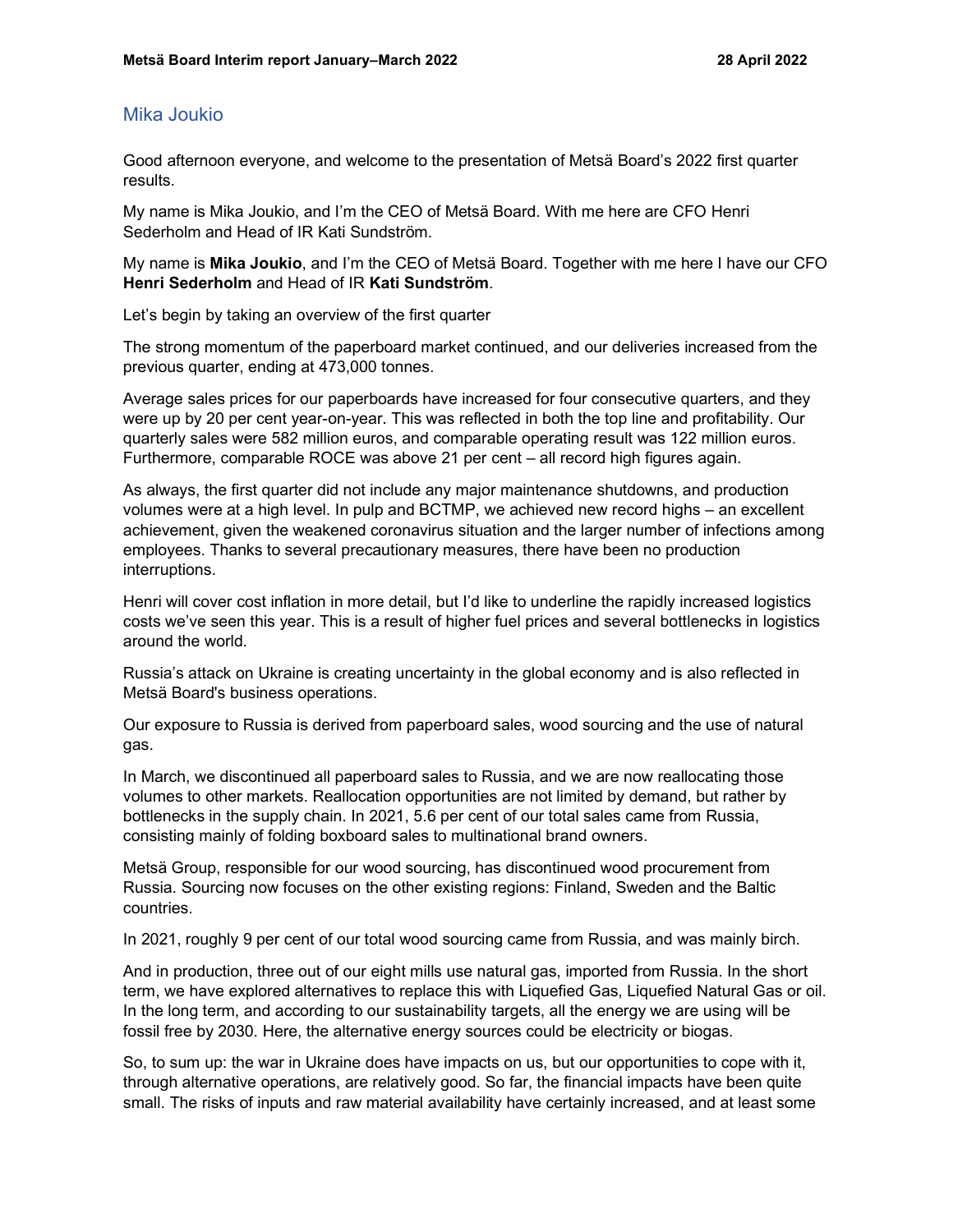extra costs can be expected going forward. Naturally, our great concern is for the people affected by the war and their survival.

And now we move on to the quarterly deliveries.

Typically, first quarter delivery volumes increase from the fourth quarter levels. This time, they were almost 7 per cent higher than in Q4.

If we compare this to the level a year ago, deliveries decreased by 4 per cent. And this was not due to a fall in demand, but our own capacity constraints. Our stock levels were low at the start of the year, and we have also gradually started to build up stocks for the ramp-up of Husum's new FBB capacity in 2023.

And now the delivery split by market area.

There were no major changes here, except for the decline in folding boxboard deliveries due to the capacity limitations.

The market situation in our main market EMEA remains tight. Demand exceeds supply, and the bottlenecks in logistics are also keeping imported volumes from Asia and Latin-America lower than normal.

In the Americas, and especially in the US, demand for both folding boxboard and white kraftliners has been strong. Inland supply chain problems have gradually eased, but cost levels have increased.

Average selling prices have improved in all market areas.

Now for the pulp market.

For the time being, demand for long-fibre market pulp is good in both Europe and China.

At the same time, the global pulp supply has been reduced by several factors like bottlenecks in logistics, cost inflation in energy and chemicals, and other unplanned production shutdowns. This imbalance between supply and demand has kept prices high.

But now, I'll let Henri tell you more about the factors affecting our profitability and financial position.

# Henri Sederholm

Thank you, Mika, and good afternoon.

Let's first look at the big picture of the development of sales and the operating result

Our quarterly sales ended up at 582 million euros, almost 90 million euros higher than the same quarter last year.

Our comparable operating result also improved significantly compared to any previous quarter, at 121 million euros.

And operating margin during the first quarter was as high as 20.9%.

These are all record figures.

And here is the comparison with the same quarter last year.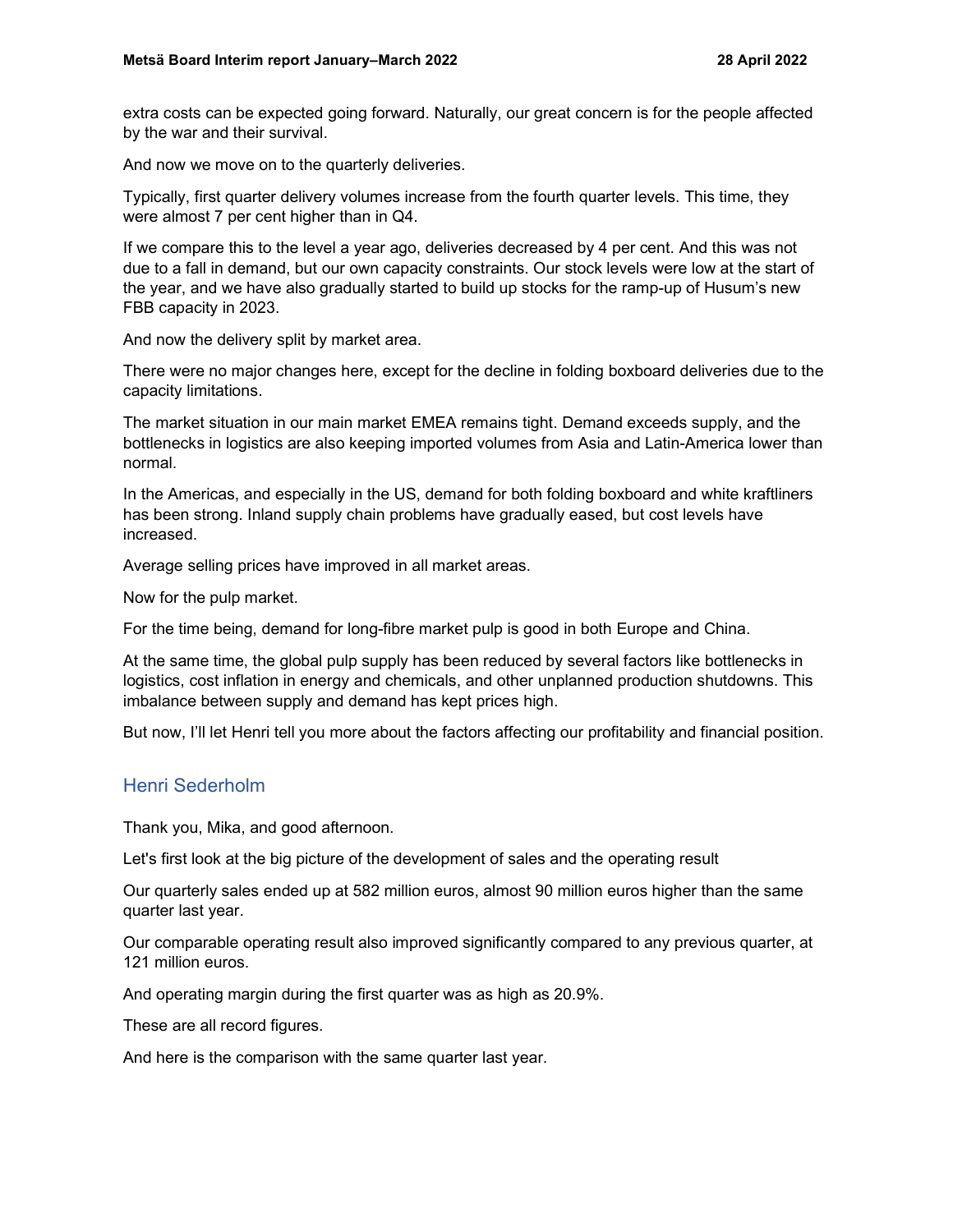The most significant factor improving profitability was higher paperboard prices. Year-on-year, average sales prices in euros improved by 20 per cent. Market pulp prices also improved.

And during the first quarter, we sold emission allowances worth 7 million euros. As we stated in the previous earnings call, we are planning to carry out the sale of unused emission allowances more evenly throughout the year.

On the negative side, the main burden came from cost inflation. The price level of chemicals and energy especially increased significantly from last year. The same development was seen in logistics. Higher pulp costs impacted the profitability of the stand-alone paperboard business, yet the overall impact from higher pulp prices was positive for Metsä Board.

A small negative impact also resulted from lower delivery volumes of paperboard and FX after hedges.

At the end of the review period, we completed the sale of our fully owned subsidiary Hangö Stevedoring to Euroports Finland. The gain on the sale, 19 million euros, was booked as an item affecting comparability. Hangö Stevedoring is a port operator in the Port of Hanko, and its business is not part of Metsä Board's core business. In 2021, its sales were EUR 22 million, and it had 187 employees.

Now, cash flow, which also continued at a strong level.

In January–March, operating cash flow was 93 million euros. The difference from the corresponding period last year is mainly explained by the dividend received by Metsä Fibre, 59 million euros. Last year, the dividend was zero.

And the comparable return on capital employed, which in the first quarter was as high as 21.1 per cent, significantly above our target level of 12 per cent. The 12-month rolling ROCE was 19.3 per cent.

And thanks to the strong cash flow, our net debt has remained zero or negative since the beginning of last year. As a reminder: our dividend payment of 146 million euros was paid at the beginning of April.

The strong financial position supports our investments in sustainable growth, about which Mika will tell you more. So over to you, Mika.

# Mika Joukio

Thanks Henri. So, let's give you an update on our ongoing investments.

Compared to what we stated in our previous call in February, there are no major changes regarding the time schedules or costs of our ongoing investment projects.

The first phase of the Husum pulp mill renewal is close to completion, and the new recovery boiler and turbine are expected to start in September. The investment will increase the mill's generation of renewable energy, and with the new OL3 nuclear power plant, Metsä Board's overall selfsufficiency in electricity will rise to 85 per cent.

During the first quarter, our total investments were 107 million euros, including 31 million euros of acquired businesses. For the full year of 2022, we expect them to be around 300 million euros, which includes annual maintenance capex of 50–60 million euros.

Now let's move on to the outlook.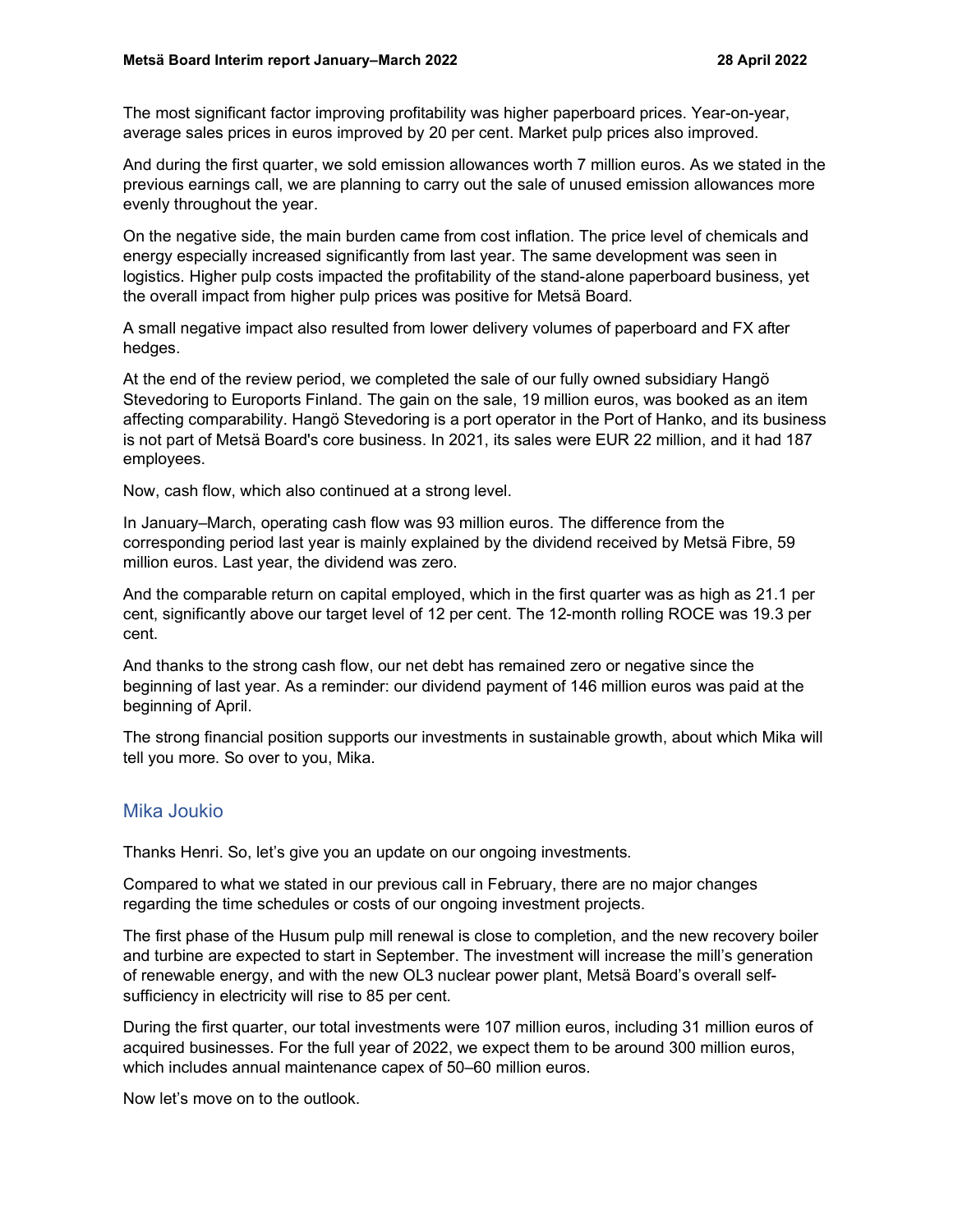Strong demand for our sustainable paperboards continues. In the second quarter, we expect delivery volumes to remain stable. We expect average sales prices for both folding boxboard and white kraftliners to increase from the Q1 level.

Demand for long-fibre market pulp is expected to remain good in Europe and China. At the same time, the supply is restricted by various factors, including bottlenecks in logistics and unplanned production shutdowns.

The second quarter will include more maintenance than the first quarter, with an estimated negative impact of 10–15 million euros.

Cost inflation continues, especially in energy and chemicals. Global challenges in the availability of transport equipment remain, increasing logistics costs.

And based on these assumptions, we expect our comparable operating result in the second quarter to improve compared to the first quarter.

And to summarise:

The strong performance continued, and we again set several quarterly records in sales, production and profitability. The result was improved in particular by higher sales prices.

Demand for sustainably produced fresh fibre paperboards was strong, and we expect this to continue. We are seeing no major changes in the demand-supply balance, which also supports the favourable outlook.

We expect cost levels to remain high. Logistics costs, especially, are expected to increase due to higher fuel prices and bottlenecks in global transport.

Russia's attack on Ukraine has had and will have impacts on Metsä Board's operations. We have taken steps to replace our Russian-related businesses in the sale of paperboards, as well as in the procurement of wood and energy.

And with that, we end our presentation and are now ready for your questions. Thank you very much.

# Q&A

### **Operator**

Ladies and gentlemen, if you have a question for the speakers, please press 01 on your telephone keypad.

Our first question comes from the line of Mikael Doepel of UBS. Please go ahead.

### Mikael Doepel

Thank you and good afternoon everybody. A couple of questions, first of all on folding boxboard volume. If I read your slide correctly, those were still down on a year-over-year basis. So my question there is, is that correct? And why, given the strong demand? I can also see that folding boxboard volumes to the Americas were down on a year-over-year basis, and I guess the same question there: why is that?

### Mika Joukio

Okay. It's actually a very clear reason. At the beginning of this year, our stock levels – so, inventories – were clearly lower than a year ago, due to the fact that we had maintenance shutdowns in Q4 and also some investment shutdowns, like Äänekoski, Kyro, and for that reason the stocks were lower,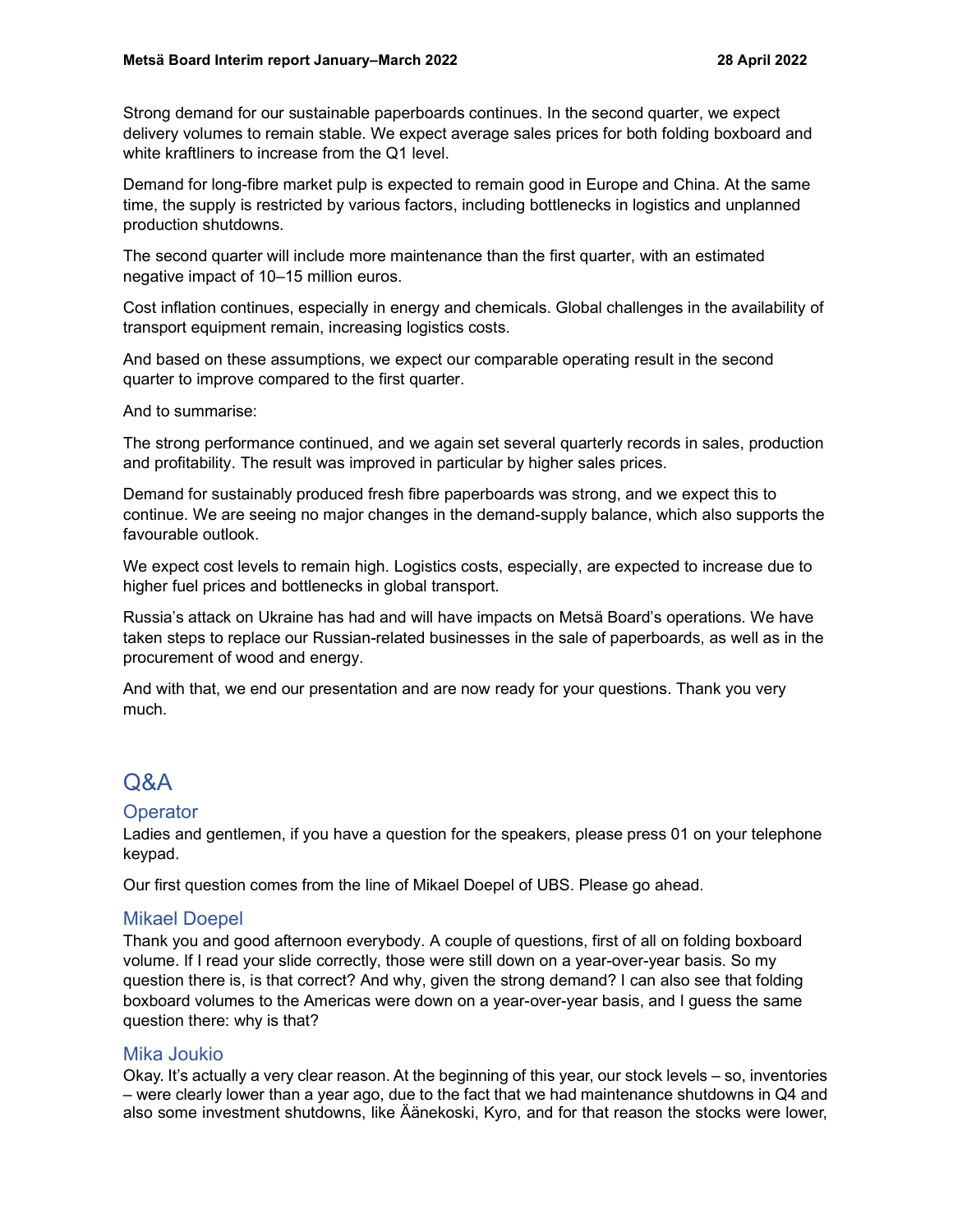inventories were lower, and then we weren´t able to deliver more, even though there was demand for that. Pretty much the same reasons for folding boxboard in general and in the U.S. So you're right, by saying that the volumes were lower, especially in folding boxboard.

# Mikael Doepel

Right, and going into Q2 and for the rest of the year, would you expect that trend to change, or not?

## Mika Joukio

In Q2 our estimation is that the volumes will remain pretty much similar as in Q1. Now that we are producing, production has been full in Q1 and then in Q2 we have more maintenance shutdown, but the estimation is that volumes will be pretty much similar; on the same level as in Q1.

Also, we need to remember that we are already now building stocks concerning the Husum investment next year, so we need to also now prepare for that.

# Mikael Doepel

Yes of course, that makes sense. And then, continuing on from folding boxboard and onto pricing, you say that pricing is moving up to Q2? We know that there are shorter price contracts in the U.S, we've seen price increases and gains there. In Europe, you previously had a lot of annual contracts. I'm just wondering if there is any change to the European contract structure now given the, what you could call 'volatile market.' Have you gone shorter contracts, and perhaps also applied some energy charges to the pricing in Europe?

# Mika Joukio

Not remarkably. It's pretty much a similar situation in Europe this year as compared to last year, if you think about how long the agreements we have are. They normally have annual deals with brand owners. But, wherever it has been possible, we have been able to increase the prices, and of course we have also then sent out price increase letters to these brand-owner customers even though we have fixed prices for this year, in order for them to understand what to expect then at the end of the year.

### Mikael Doepel

Right, yes, that makes sense. And this final one, on wood supply: I'm just wondering how you see that developing going forward— you're not sourcing from Russia anymore. Where can you find more wood? Can you source more in Finland, or somewhere else, and also how do you expect this to impact the pulp wood costs?

### Mika Joukio

We will replace those volumes by sourcing them from Finland, Sweden and Baltic countries. We have possibilities to increase volumes in Finland and Sweden, and then sourcing more from Baltics, so I don't see this as a major problem for us.

### Mikael Doepel

Is it putting upward pressure on pricing?

### Mika Joukio

At least not yet, here in Finland and Sweden, no. Maybe you can see something in the Baltics, but not here.

# Mikael Doepel

Okay. That's very clear. Thank you very much.